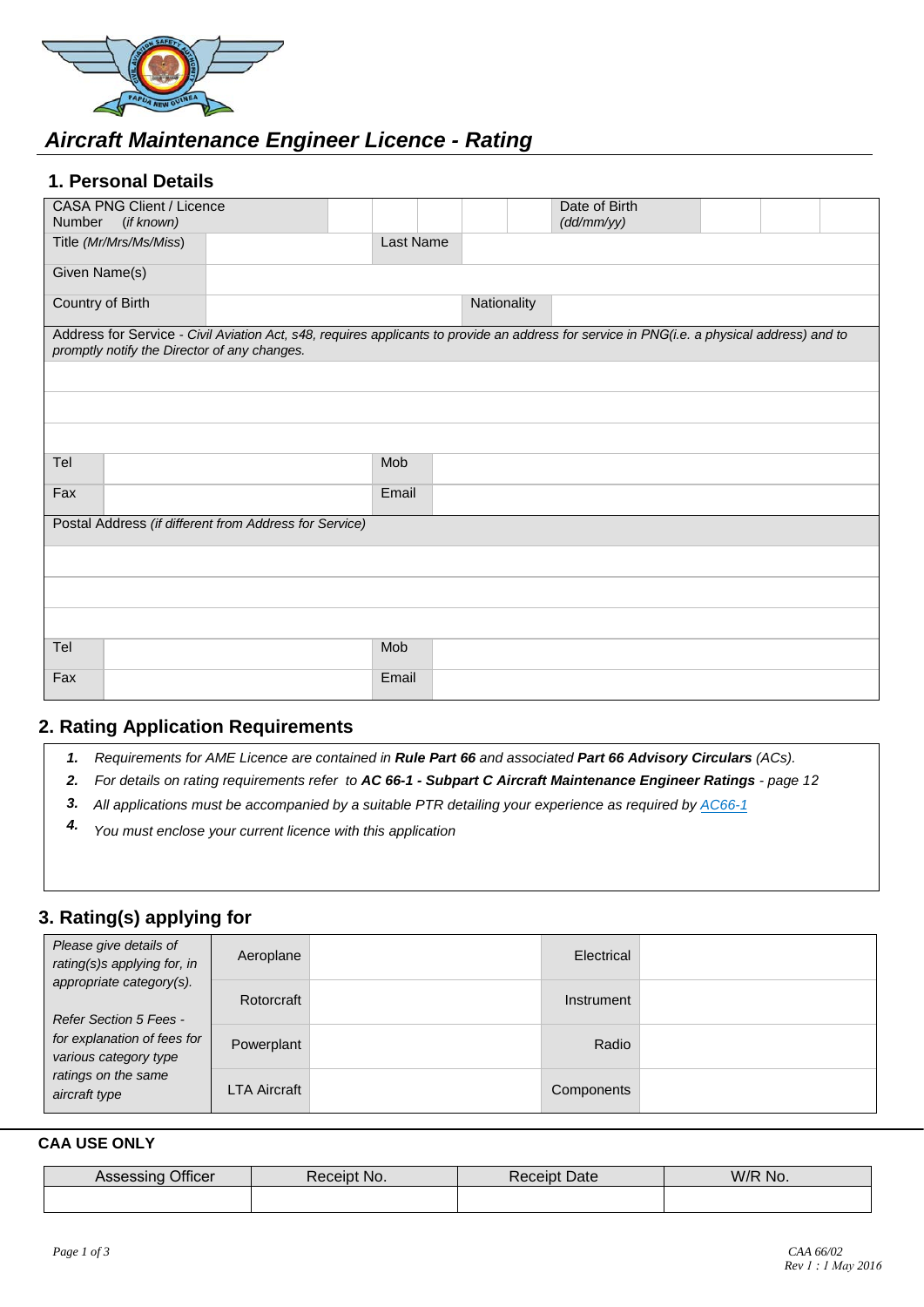# **4. Experience and Course requirements**

| <b>AC66-1</b> Experience                                   | 1. Experience                                                                                                                                                                                                                                                                                                                                                                                                                                                                                                     |                             |
|------------------------------------------------------------|-------------------------------------------------------------------------------------------------------------------------------------------------------------------------------------------------------------------------------------------------------------------------------------------------------------------------------------------------------------------------------------------------------------------------------------------------------------------------------------------------------------------|-----------------------------|
| requirements are<br>summarised here                        | A minimum of 6 months practical experience on the type or group of aircraft is required to be completed within the<br>immediate three years before application to demonstrate familiarity and currency.<br>Documenting experience - Practical Training Record (PTR)                                                                                                                                                                                                                                               |                             |
| Refer to AC66-1                                            | CAA has produced an acceptable PTR format in AC 66-1 Appendix 5.                                                                                                                                                                                                                                                                                                                                                                                                                                                  |                             |
| for more detailed                                          | It is not required to use this PTR, but the format of any acceptable PTR should list the specific tasks completed,                                                                                                                                                                                                                                                                                                                                                                                                |                             |
| explanation of                                             | being countersigned by a supervising LAME, along with details of the dates and the specific aircraft or component.<br>As a guide, a typical group rating PTR page has been included in AC66-1 Appendix 5.                                                                                                                                                                                                                                                                                                         |                             |
| rating requirements.                                       |                                                                                                                                                                                                                                                                                                                                                                                                                                                                                                                   |                             |
| Experience must be                                         | Only experience specific to the rating(s) sought should be included, or highlighted in some way in the PTR. The<br>range and depth of the relevant experience should be readily evident from an assessment of the PTR.<br><b>Rating experience requirements</b><br>Practical experience should comprise a broad cross section of maintenance tasks at both Line and Base (Hangar)<br>Maintenance Levels and should be across all relevant systems (appropriate ATA Chapters) for the category(s)<br>applying for. |                             |
| submitted in a<br>suitable PTR as                          | Typically this should include:                                                                                                                                                                                                                                                                                                                                                                                                                                                                                    |                             |
| required by AC66-1<br><b>Appendix 5</b>                    | Completing all aspects of a number of line and base level routine inspections:<br>For transport category aircraft this should include a minimum of 3 different C level type checks:<br>A broad cross section of the following representative tasks on the various aircraft systems;<br>trouble shooting:<br>repair:<br>adjustments and rigging:<br>component and module changes:<br>functional/operational checks:                                                                                                |                             |
|                                                            | use of special tooling and test equipment.                                                                                                                                                                                                                                                                                                                                                                                                                                                                        |                             |
|                                                            | Reference should be made to AC66-1 Appendix 4 that lists typical tasks by aircraft systems.                                                                                                                                                                                                                                                                                                                                                                                                                       |                             |
| Include completed<br><b>PTR</b> with<br>application        | Group & Type Rating PTR (format example in AC66-1 Appendix 5)<br>As a guide, typical acceptable practical experience for group ratings should include tasks listed in AC66-1<br>page 13 and Appendix 4                                                                                                                                                                                                                                                                                                            | $\mathcal{L}_{\mathcal{A}}$ |
|                                                            |                                                                                                                                                                                                                                                                                                                                                                                                                                                                                                                   |                             |
|                                                            | <b>Transport Category Aircraft Type Rating PTR</b><br>Normally developed by the Part 145 Organisation as part of their company authorisation procedures, should<br>clearly detail or set out an acceptable cross section of specific tasks across the relevant systems (ATA<br>Chapters) that must be completed prior to the issue of a company authorisation.<br>May also be developed by a Part 141 aviation training organisation for their type rating courses.                                               |                             |
| AC66-1 Course<br>requirements                              | 2. Course Certificates - Type ratings applications<br>A course must be:                                                                                                                                                                                                                                                                                                                                                                                                                                           |                             |
| summarised here<br>Include copies of<br>relevant Course    | conducted by a Part 141 or a Part 145 organisation certificated with the appropriate E1 rating; or<br>conducted by the manufacturer of the applicable aircraft or component; or<br>approved by the competent authority of a foreign ICAO Contracting State.<br>Additionally, courses should:                                                                                                                                                                                                                      |                             |
| Certificates                                               | be developed/packaged to an industry recognised standard such as ATA Spec. 104 - Level III (Line<br>and Base Level Maintenance), or an equivalent standard;<br>cover all the relevant systems (ATA chapters) for the privilege of the category of licence;<br>cover the series of aircraft or powerplants that the rating provides privilege for;<br>cover a competency assessment element such as a technical oral.                                                                                              |                             |
|                                                            | <b>Continuous or Significant Recent Experience</b><br>If more than 2 years has expired since course completion, the currency of type course may be satisfactory if<br>can show continuous or significant recent practical experience on the type since completion of the course.                                                                                                                                                                                                                                  |                             |
| AC66-1 Tech Oral                                           | 3. Technical Orals - Type Rating applications.                                                                                                                                                                                                                                                                                                                                                                                                                                                                    |                             |
| requirements<br>summarised here                            | May be conducted by the applicant's Part 145 Maintenance Organisation as part of their company<br>authorisation procedures, or alternatively by a Part 141 Training School.                                                                                                                                                                                                                                                                                                                                       |                             |
| Include copies of<br><b>Technical Oral</b><br>certificates | Note: As part of the requirements for a Part 145 company authorisation to be issued, the technical<br>competence for the scope of the authorisation should be examined by an appropriate senior person within the<br>company. [Refer Rule 145.111(e)(1)]<br>Where the course is conducted by a foreign course provider, that is approved by a another ICAO contracting                                                                                                                                            |                             |
|                                                            | state, the technical oral may be conducted by the training provider using CAA guidelines.                                                                                                                                                                                                                                                                                                                                                                                                                         |                             |